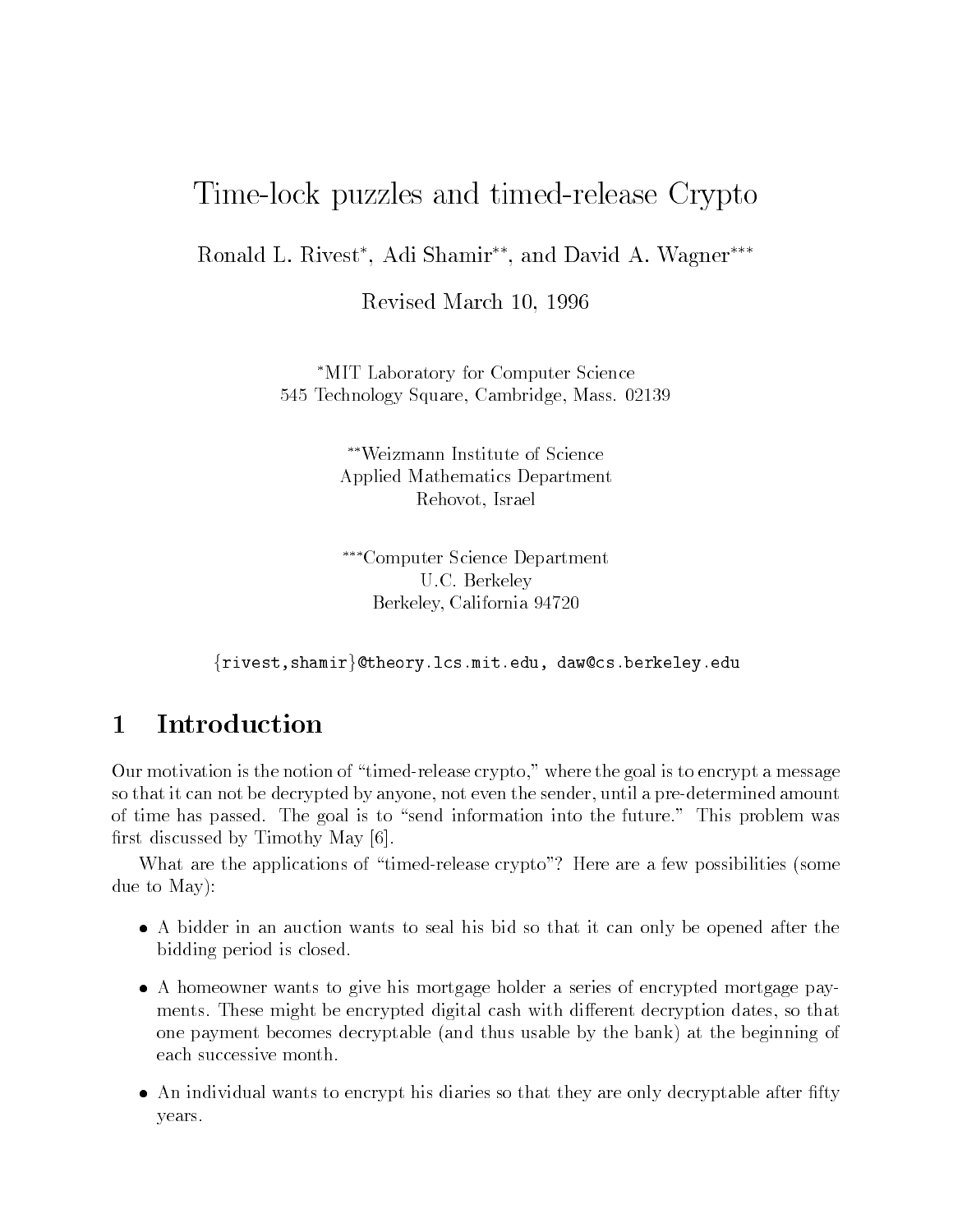$\bullet$  A key-escrow scheme can be based on timed-release crypto, so that the government can get the message keys, but only after a fixed period (say one year).

There are presumably many other applications

There are two natural approaches to implementing timed-release crypto:

- $\bullet$  Use "time-lock puzzles"—computational problems that can not be solved without running a computer continuously for at least a certain amount of time
- $\bullet$  Use trusted agents who promise not to reveal certain information until a specified date.  $\bullet$

Using trusted agents has the obvious problem of ensuring that the agents are trustworthy secret-sharing approaches can be used to alleviate this concern. Using time-lock puzzles has the problem that the CPU time required to solve a problem can depend on the amount and nature of the hardware used to solve the problem, as well as the parallelizability of the computational problem being solved

In this note we explore both approaches. (We note that Tim May has suggested an approach based on the use of trusted agents

#### $\overline{2}$ Time-lock puzzles

We first explore an approach based on computational complexity: we study the problem of creating computational puzzles, called "time-lock puzzles," that require a precise amount of time to solve. The solution to the puzzle reveals a key that can be used to decrypt the encrypted information. This approach has the obvious problem of trying to make "CPU" time" and "real time" agree as closely as possible, but is nonetheless interesting.

The major difficulty to be overcome, as noted above, is that those with more computational resources might be able to solve the timelock puzzle more quickly by using large parallel computers, for example. Our goal is thus to design time-lock puzzles that, to the greatest extent possible, are "instrinsically sequential" in nature, and can not be solved substantially faster with large investments in hardware. In particular, we want our puzzles to have the property that putting computers to work together in parallel doesn't speed up finding the solution. (Solving the puzzle should be like having a baby: two women can't have a baby in - months We propose an approach to building puzzles that appears to be intrisically sequential in the desired manner

Of course, our approach yields puzzles with a solution time that is only approximately controllable, since different computers work at different speeds. For example, the underlying technology may be different: gallium arsenide gates are faster than silicon gates. If precise timing of the information release is essential an approach based on the use of trusted agents is preferable

We also note that with our approach, the puzzle doesn't automatically become solvable at a given time; rather, a computer needs work continuously on the puzzle until it is solved. A tenyear puzzle needs some dedicated workstation working away for ten years to solve it. If the computing doesn't start until five years after the puzzle was made, then the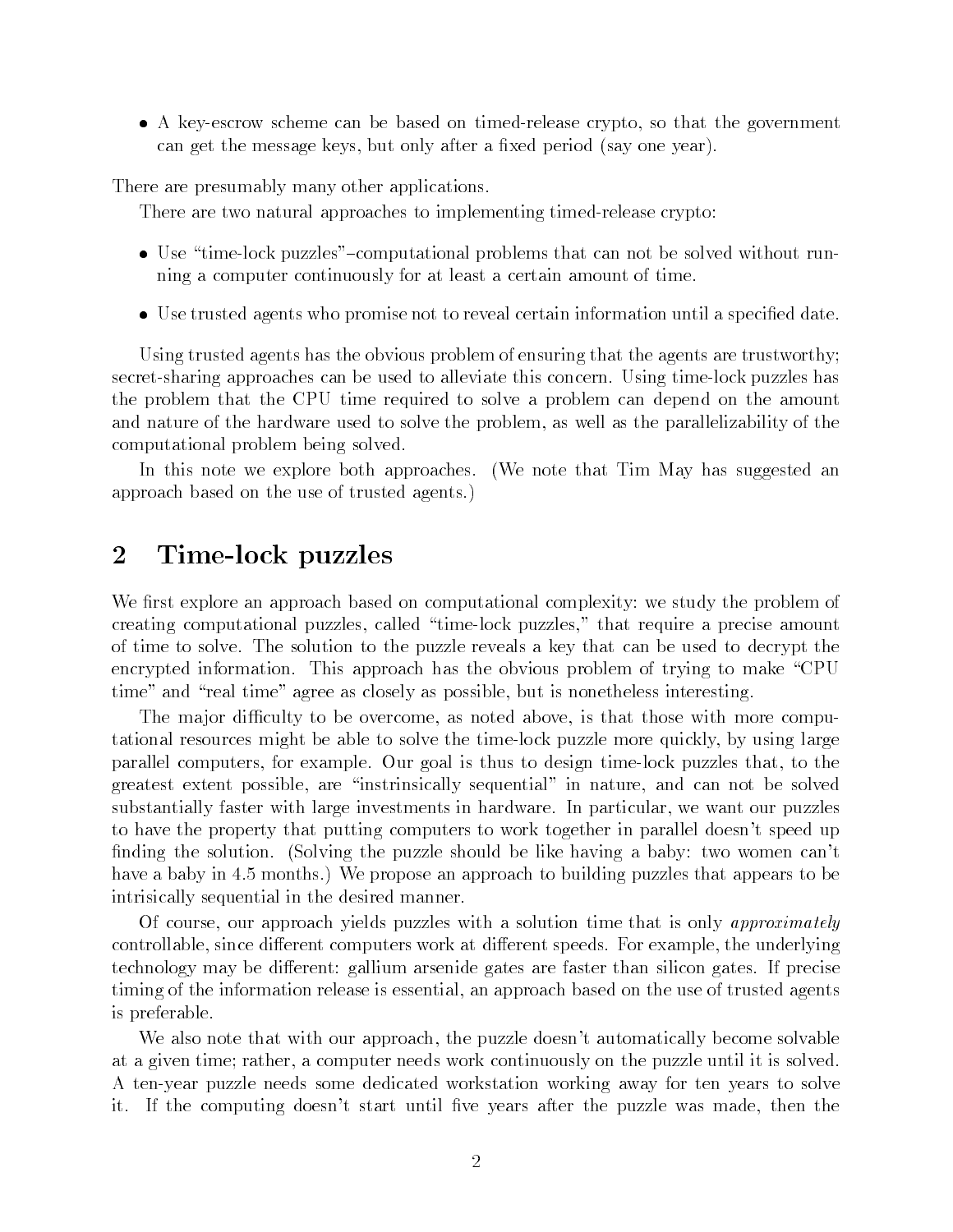solution won't be found until ten years after that (perhaps a bit less if technology has improved in the meantime). Our approach therefore requires much more in the way of computational resources than an approach based on trusted agents and thus may be best suited for relatively simple puzzles (with time-to-solution under a month, say). Nonetheless. we feel that our approach has sufficient utility to merit this exposition.

### An unworkable approach

We begin by presenting an approach that  $\text{doesn't}$  work well. Let M denote the information to be encrypted for a period of time. Let  $S$  denote the speed of a workstation measured in decryptions per second. Then to encrypt M to be decryptable after T seconds, we choose a conventional cryptosystem (say RC5 [9]) with a key size of approximately  $k = \lg(2ST)$  bits and encrypt M with a k-bit key. We save the ciphertext and throw away the key. By using exhaustive search of the key space, a workstation will take about  $T$  seconds, on the average, to find the key.

was the rest to such that  $\mathcal{M}$  is the rest to suggest the rest to suggesting pures and  $\mathcal{M}$ was also the first to introduce the notion of a "puzzle," in research that ultimately led to the invention of the concept of public-key cryptography.

There are two problems with this way of building a time-lock puzzle by encrypting  $M$ with a conventional cipher:

- $\bullet$  A brute-force key-search is trivially parallelizable, so that  $N$  computers make the computation run  $N$  times faster.
- $\bullet$  The computation time estimate of T seconds is only an expected running time; the actual running time could be signicantly larger or smaller, depending on the order in which the keys are examined

These problems are fixed in the proposal given next.

#### 2.1 Creating a time-lock puzzle

We now show a method for creating time-lock puzzles based on repeated squaring. Our approach can also be viewed as an application of the "random-access" property of the Blum-Blum-Shub " $x^2$  mod  $n$ " pseudo-random number generator [3]. (We actually propose a scheme that is a variation on the  $x^2$  mod n generator, but the differences are nonessential, and the original scheme could have been used as well here.) An early version of our paper suggested a different approach based on superencryption in RSA  $[10, 12, 8, 13, 2]$ ; the current approach is considerably simpler

Here is our approach. Suppose Alice has a message  $M$  that she wants to encrypt with a time-lock puzzle for a period of  $T$  seconds.

 $\bullet\,$  She generates a composite modulus  $\,$ 

$$
n = pq \tag{1}
$$

as the product of two large randomly-chosen secret primes  $p$  and  $q$ . She also computes

$$
\phi(n) = (p-1)(q-1) . \tag{2}
$$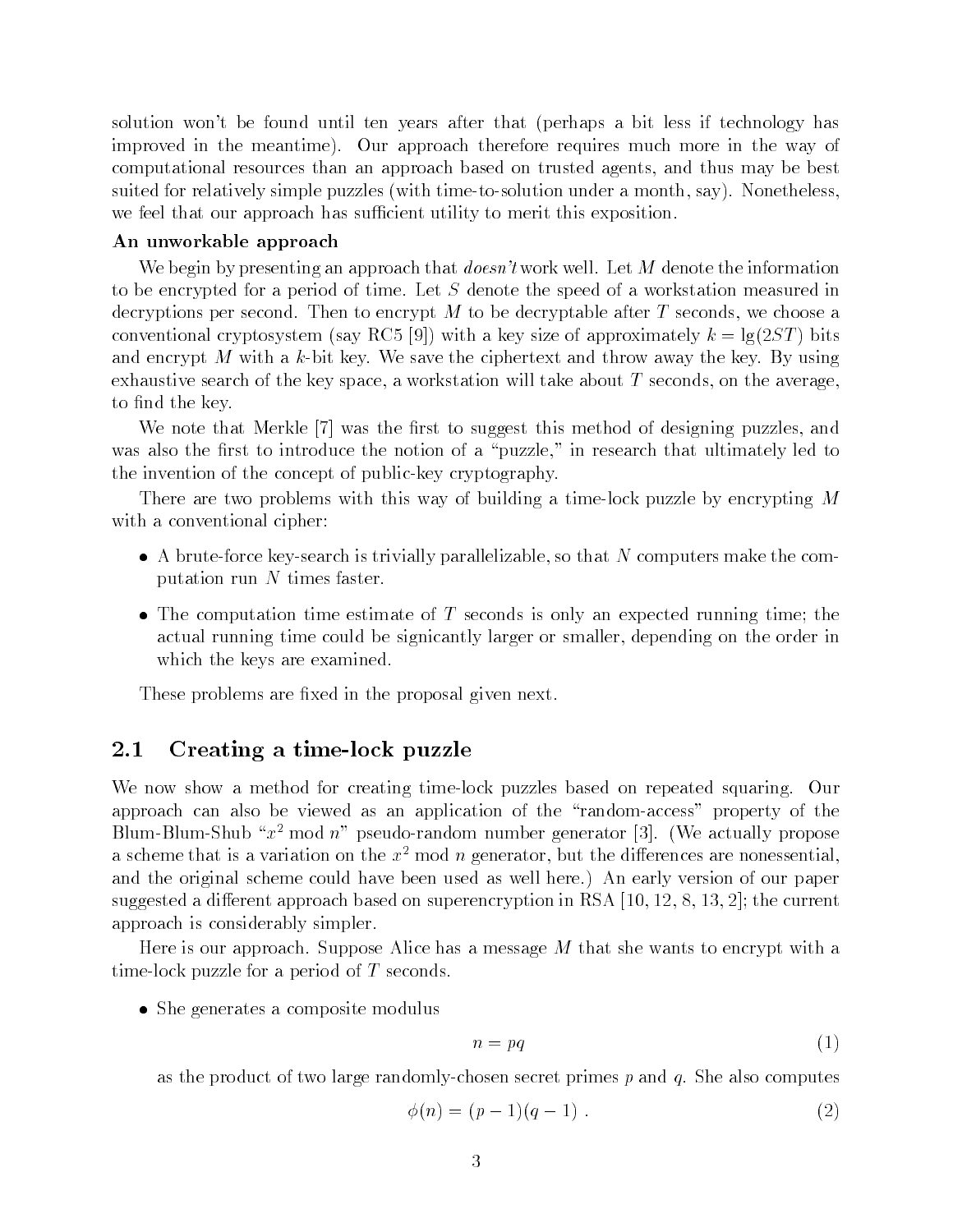$\bullet\,$  She computes  $\,$ 

$$
t = TS \t{3}
$$

where  $S$  is the number of squarings modulo n per second that can be performed by the solver.

- $\bullet$  She generates a random key K for a conventional cryptosystem, such as RC5. This key is long enough (say  $160$  bits or more) that searching for it is infeasible, even with the advances in computing power expected during the lifetime of the puzzle
- $\bullet$  She encrypts M with key K and encryption algorithm RC5, to obtain the ciphertext

$$
C_M = RC5(K,M) \tag{4}
$$

• She picks a random a modulo n (with  $1 < a < n$ ), and encrypts K as

$$
C_K = K + a^{2^t} \pmod{n} \tag{5}
$$

To do this efficiently, she first computes

$$
e = 2t \pmod{\phi(n)},\tag{6}
$$

and then computes

$$
b = a^e \pmod{n} \tag{7}
$$

 $\bullet$  she produces as output the time-lock puzzle  $(n, a, t, C_K, C_M)$ , and erases any other variables (such as  $p, q$ ) created during this computation.

(We add as a technical footnote here the remark that  $p, q$ , and  $a$  can be chosen carefully. so that 2 is guaranteed to have a large order modulo  $\phi(n)$ , and so that a is guaranteed to have a large order modulo n. See Blum, Blum, and Shub  $[3]$  for some relevant discussion. However, choosing p, q, and a randomly should give the desired level of difficulty with overwhelming probability so that these precautions are not expected to be necessary in practice Indeed in practice choosing a fixed value  $a = 2$  should be safe with high probability. Since there are other risks in the whole approach (e.g. an adversary could just guess  $K$ ), aiming for perfection in the number-theory is probably overkill.)

#### 2.2 Solving the puzzle

By design, searching for the RC5 key K directly is infeasible, so the fastest known approach to solving the puzzle is to determine

$$
b = a^{2^t} \pmod{n} \tag{8}
$$

somehow. Knowing  $\phi(n)$  enables  $2^t$  to be reduced efficiently to e, modulo  $\phi(n)$ , so that b can be computed existing by equations ( )). The computing play is proved in from  $\mu$  as  $\mu$  as  $\mu$ hard as factoring n, so that once Alice publishes the puzzle and throws away the key (throws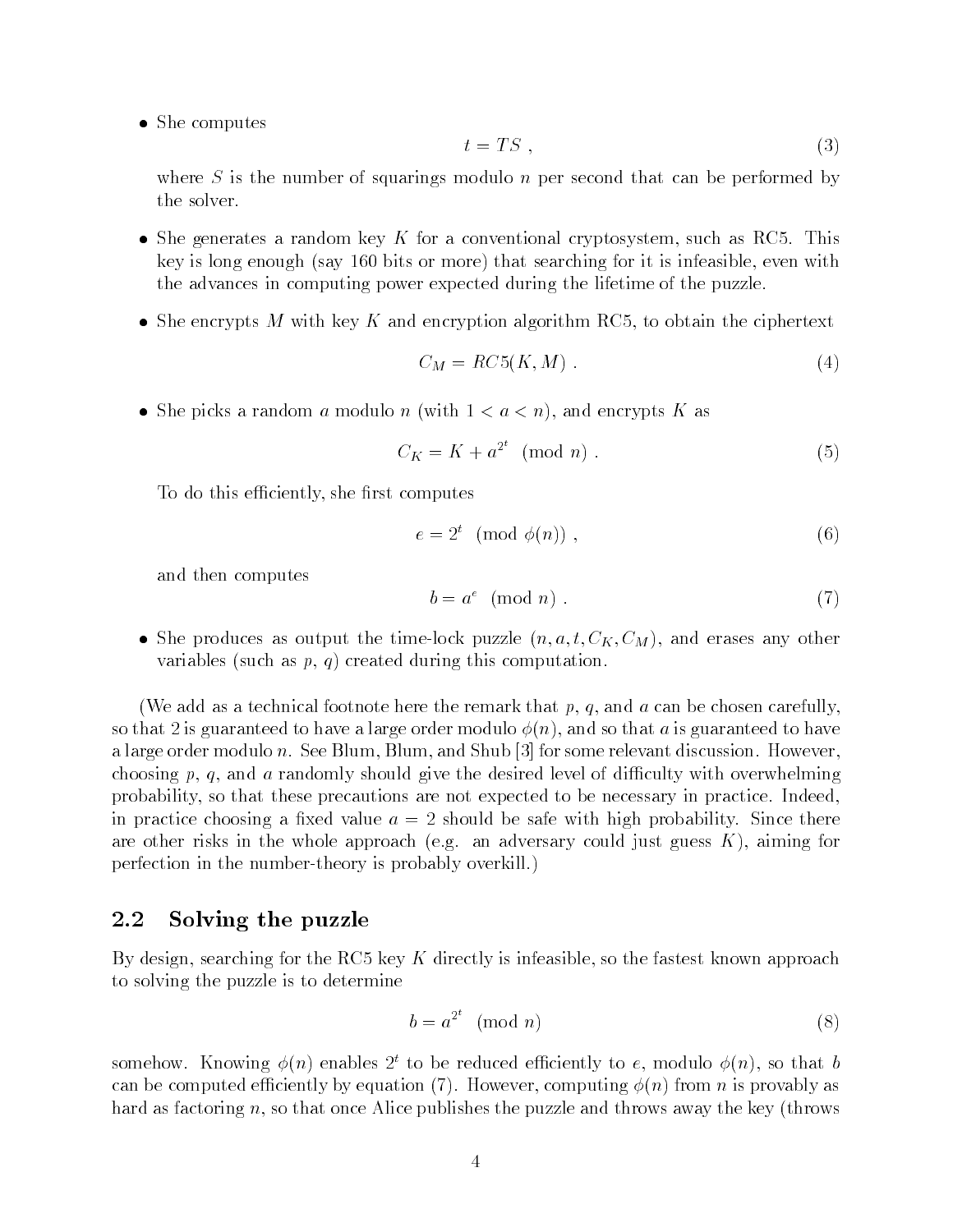away the factors p and q), there seems to be no faster way of computing b than to start with a and perform t squarings sequentially (each time squaring the previous result).

While factoring n is certainly an alternative attack for solving the puzzle, when p and q are large enough the factoring approach is far less efficient than repeated squaring.

The number t of squarings required to solve the puzzle can be exactly controlled. Thus, we can create puzzles of various desired levels of difficulty.

More importantly, repeated squaring seems to be an "intrinsically sequential" process. We know of no obvious way to parallelize it to any large degree. (A small amount of parallelization may be possible *within* each squaring.) Having many computers is no better than having one. (But having one fast computer is better than one slow one.) The degree of variation in how long it might take to solve the puzzle depends on the variation in the speed of single computers, and not on one's total budget. Since the speed of hardware available to individual consumers is within a small constant factor of what is available to large intelligence organizations, the difference in time to solution is reasonably controllable. (We admit that more control here might be desirable, but with a complexity-based approach such as this one there is not much that can be done to compensate for different gate speeds.)

#### 3 Using trusted agents

A natural approach is to use a trusted agent to store the message <sup>M</sup> until its desired release time t. As an extension of this idea, the message  $M$  could be shared among several agents (using standard secret-sharing techniques, such as the one proposed by Shamir  $[11]$ ) who all agree to release their shares at time t. The message  $M$  can then be reconstructed from those shares. As a further refinement, the agents can be asked to store shares of a cryptographic key K instead of shares of M. This reduces the storage demands on the agents. Then the encryption  $C = E(K, M)$  of M with key K can be kept in some publicly available location. At time t, the key K can be reconstructed and C decrypted to yield M. These ideas are discussed briefly by May. Related work on time-lock puzzles and "verifiable partial-key escrow
has been developed by Bellare and Goldwasser -

We suggest here an alternative, but related, approach that has the following properties and implementation

- $\bullet$  The agents are not "escrow agents" as they are in May's proposal: they do not have to store *any* information that is given to them by the user. The amount of storage required for an agent is fixed and bounded, independent of the number of timed-release user secrets that he has been asked to help out with
- $\bullet$  The main task of an agent is to periodically (say at the beginning of each hour) publish a previously secret value. We let  $s_{it}$  denote the secret published by agent i at time t. The agent will digitally sign all secrets  $s_{it}$  he publishes, using some standard digital signature scheme
- $\bullet$  The only other task that an agent must perform is to respond to requests of the form: "Here are values for y and t; please return  $E(s_{it}, y)$ , the encryption of y under the secret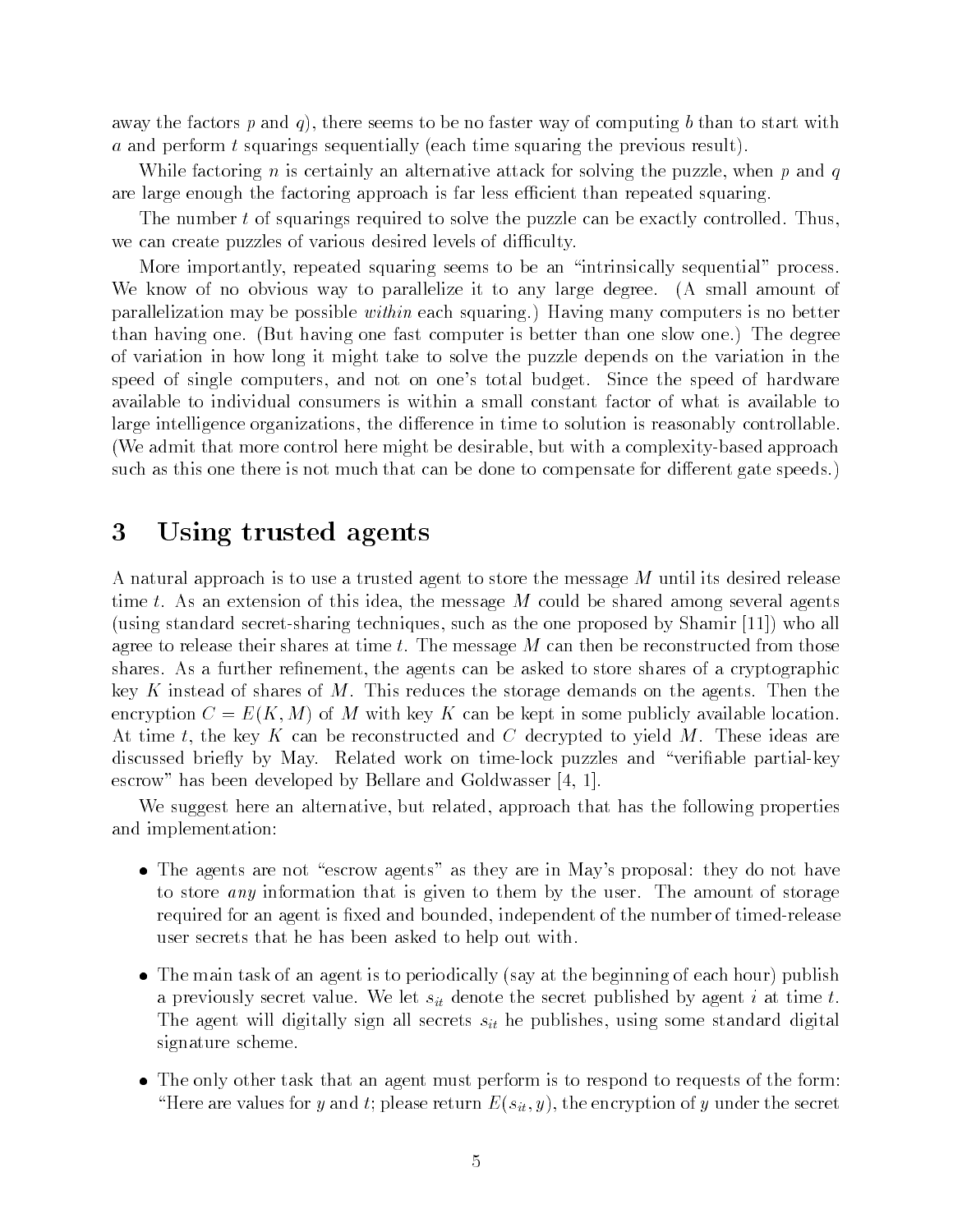key  $s_{it}$  that you will reveal at future time t." The agent will only perform encryptions (never decryptions). It is assumed that the encryption algorithm is secure against chosenmessage attacks so that an adversary can obtain many encryptions of various y's with some future  $s_{it}$  and will not be able to thereby deduce  $s_{it}$ . Having received the request, the agent will return an encrypted digitally signed copy of the message

$$
(i,t,t_0,E(s_{it},y))\\
$$

where i is the index of the agent) the the future time requested to a the current time time (by the agent's clock), and  $E(s_{it}, y)$  is the requested ciphertext. The message is encrypted with the public key of the requestor and then signed with the agent's private  $\mathcal{L}^{\text{max}}$  the agent the although the substitution that the normal case  $\mathcal{L}^{\text{max}}$  this will be the normal case of  $\mathcal{L}^{\text{max}}$ 

- $\bullet$  -Anyone can set himself up in business as a trusted agent, without requiring coordination between himself and other agents More precisely the sequence of secrets published by one agent is independent of the sequence of secrets published by any other agent
- $\bullet$  The sequence of secrets published by each agent has the property that from  $s_{it}$  one can easily compute  $s_{it'}$  for all  $t' \leq t$ . The secret the agent reveals at time t can be used to compute all of his previously published secrets. Thus, it suffices to ask an agent for his latest secret in order to learn all of his previously published secrets. This can be easily implemented by having the secrets satisfy a recurrence such as:

$$
s_{i(t-1)} = f(s_{it}) \tag{9}
$$

for some suitable (but otherwise arbitrary) one-way function f. Because f is one-way, publishing  $s_{it}$  does not reveal any future secrets  $s_{it''}$  for  $t^+ > t$  . The agent might precompute his sequence of secrets beginning with a randomly chosen secret for some point in the distant future and working backwards, or he might chose  $f$  as a trap-door one-way function, so that only he can compute  $s_{it}$  from  $s_{i(t-1)}$ .

 $\bullet$  The message M to be released at time t is encrypted with a randomly chosen key K and a conventional encryption algorithm, to yield a ciphertext  $C = E(K, M)$ . The user picks some some some number die ontwikkelig is in die stellingen publishes om die staats van die stelling

$$
(C, i_1, i_2, \ldots, i_d, r_1, r_2, \ldots, r_d)
$$
\n<sup>(10)</sup>

where r r r r r r r are d are d to the key K to be key K to be allow the shares will allow K to be a set of th reconstructed once time  $t$  is reached and the agents publish their secrets for time  $t$ .

• The user may pick a threshold  $\theta$  (where  $0 < \theta \leq d$ ) such that one can reconstruct K given  $\theta$  or more time-release shares and the corresponding agents' secrets for time t. To accomplish this, the user splits  $K$  into  $d$  shares

$$
y_1, y_2, \ldots, y_d \tag{11}
$$

according some standard secret-sharing scheme with threshold  $\theta$ , and then asks agent  $i_j$  (for  $1 \leq j \leq d$ ) to produce the value

$$
r_j = E(s_{i_j t}, y_j) \tag{12}
$$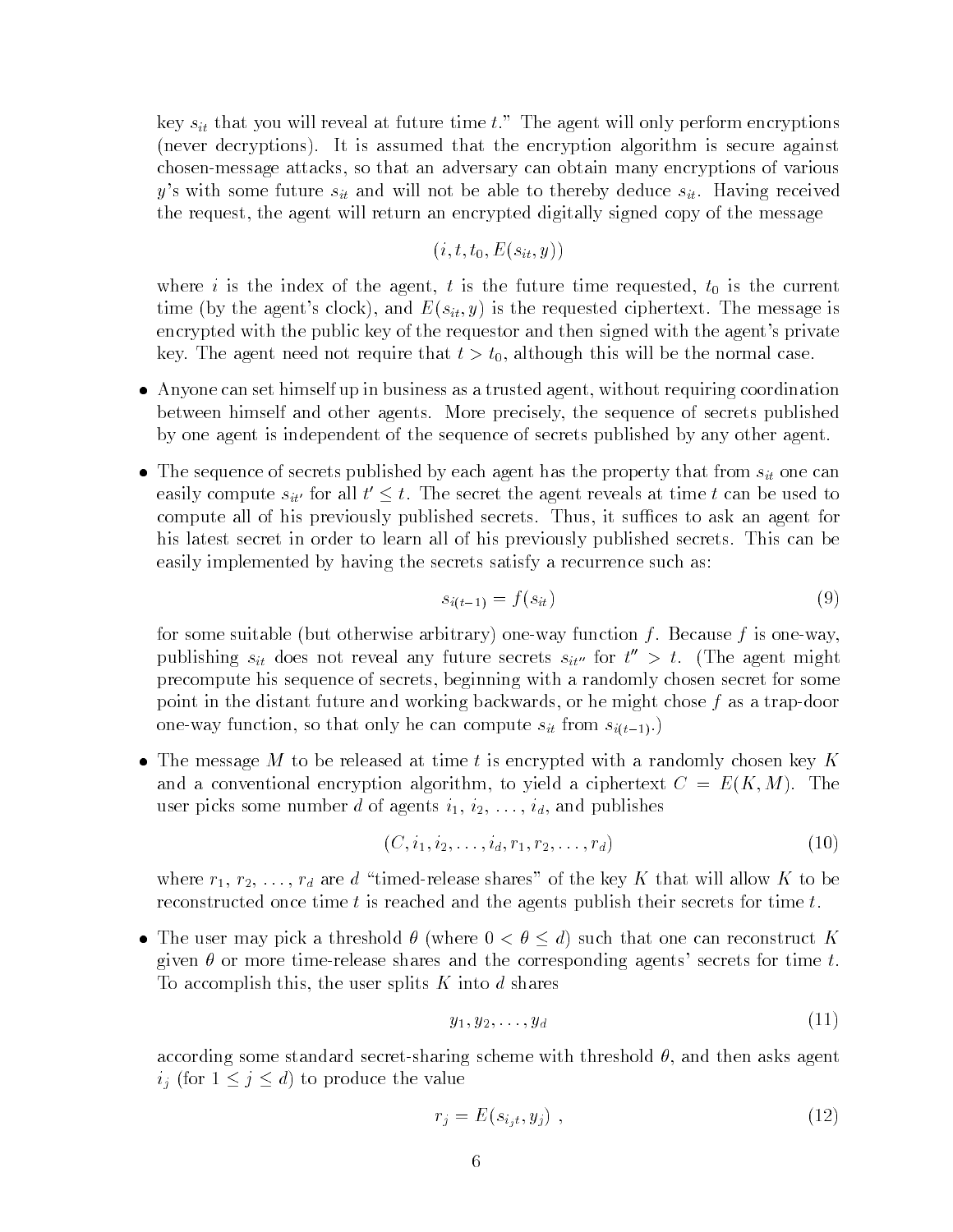the encryption of share  $y_j$  of K with the secret  $s_{i,i}$  of agent  $i_j$  that will be revealed at time t. This request should be encrypted with the public key of the agent, and the reply should be encrypted and signed as described earlier

The agents in this scheme are extremely simple: they only need

- $\bullet$  to produce an unpredictable sequence of secrets satisfying equation (9)),
- $\bullet$  to decrypt a message of the form  $(y, t, (e, n))$  encrypted with the public key of the agent
- $\bullet$  to encrypt values y under the secret  $s_{it}$  to be revealed by the agent at time  $t,$
- $\bullet$  to return the resulting ciphertext, signed by the agent and then encrypted with the  $\hspace{0.1mm}$ public key  $(e, n)$  of the requestor, and
- $\bullet$  to publish a signed version of  $s_{it}$  at time  $t$ .

Since such a simple agent could be built into a small tamper-proof device quite easily, one can produce implementations of such agents that are highly secure

The fact that the scheme is based on secret-sharing with a threshold gives robustness, both against the possible corruption of one or more agents (who might sell future values of their secrets) or the death or disappearance of one or more agents. As long as  $\theta$  agents are still around at time t, the message M will be reconstructable at time t (and at any later time). As long as fewer than  $\theta$  agents have been corrupted, the message M will not be revealed before time t.

This scheme is not "verifiable" in the sense that an observer who sees the published material of equation  $(10)$  can not verify that it is the proper encryption of anything particular. Only when the secrets of time t are published can he decrypt the shares  $r_j$  to obtain the corresponding  $y_i$  values that allow him to reconstruct K, and thus obtain M. Standard "verifiable" secret-sharing techniques aren't particularly applicable here, since the message M could be junk, even if K was verifiably shared. (We note that in principle, it is possible. albeit difficult, to prove certain properties of  $M$  to a verifier without having to reveal K or  $M.$ )

e the and the agent includes the current time to an encounter the property to an encryption and request, he acts as a simple "time-stamping" service (e.g.  $[5]$ ). A user can give the agent the cryptographic hash value  $h(M)$  of some message M, and ask the agent to sign and encrypt it with  $s_{it}$  for some value of t. The signed hash value becomes decryptable at time t, thus proving assuming that the agent is trustworthy that the document <sup>M</sup> existed at time t normally one might have the t-but a user might choose the choose that we can construct the contrary of the some in an auction it may be required that the bids be submitted before some time  $t$  , and that  $\hspace{0.1mm}$ they be opened at time  $t$  . The user would submit the encryption key  $K$  for) his bid at there  $t_0 \leq t$ , and ask for it to be encrypted with  $s_{it}$  where  $t = t$ .

#### $3.1$ An off-line version

The previous protocol can be converted to an offline protocol, as follows. Each trusted agent constructs a public/private keypair  $E_{i,t}$ ,  $D_{i,t}$  for each future time t. The public key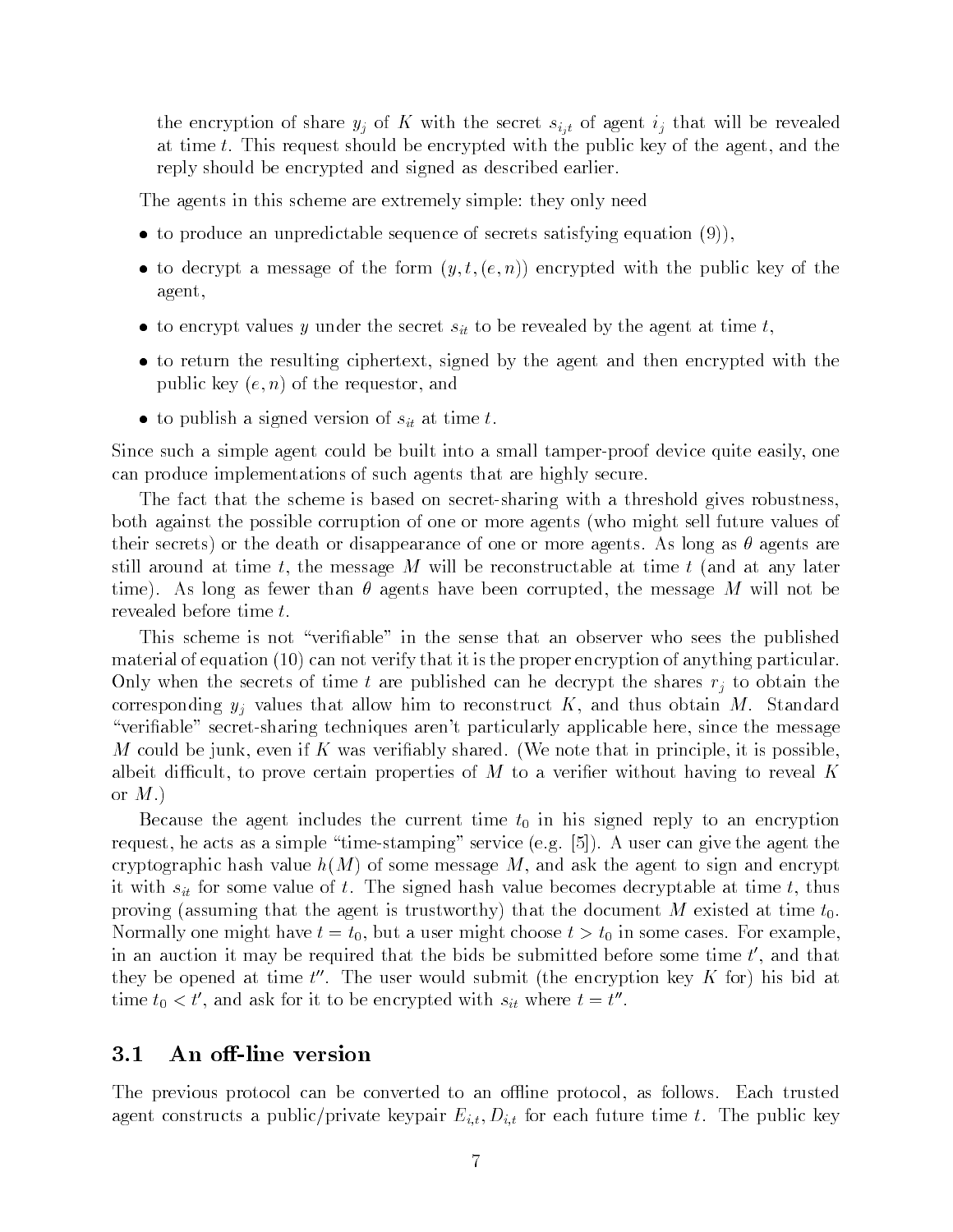$E_{i,t}$  is published immediately, and the private key  $D_{i,t}$  is published at time t. (Of course, a trusted agent always digitally signs the published  $E$ 's and  $D$ 's under his master public key, to eliminate would-be imposters.)

The E's and D's directly replace the s's: now the user can perform the encryption of the y's himself, without needing to invoke the trusted agent. The trusted agent can now be entirely offline, except for the periodic publication of the  $D$ 's.

On the other hand, in this offline formulation, it seems hard to encode any structure into the agent's keys, so it seems to require more storage to store the list of public keys for the future and the private keys revealed for the past. At 200 bytes per key, storing one key for each day of the next fifty years requires about 3.6 megabytes.

Another disadvantage of this off-line approach is that the agents are no longer usable or available as "time-stamping" agents.

#### $\overline{4}$ Conclusions

We have suggested a way to create "time-lock puzzles," which require (approximately) a certain amount of time (real time, not total CPU time) to solve. We have also discussed a way to use trusted agents to efficiently enable timed-release crypto.

## References

- [1] Mihir Bellare and Shafi Goldwasser. Verifiable partial key escrow. Technical Report coco een era era camputer parmer men omganismegi cicilome estatus era ecoci
- Shimshon Berkovits Factoring via superencryption Cryptologia July 1982.
- [3] L. Blum, M. Blum, and M. Shub. A simple unpredictable pseudo-random number generator gradual of computing except and a many resources in
- Sha Goldwasser Personal communication
- [5] S. Haber and W.S. Stornetta. How to time-stamp a digital document. *Journal of*  $Cryptology, 3.99-111, 1991.$
- [6] Timothy C. May. Timed-release crypto, February 1993. http://www.chentchpunks.pennet.org/html .pennetchpunksinetch
- R C Merkle Secure communications over insecure channels Communications of the ACM - April
- [8] Ronald L. Rivest. Remarks on a proposed cryptanalytic attack of the M.I.T. public-key cryptosystem Cryptologia January - January - January - January - January - January - January - January - January -